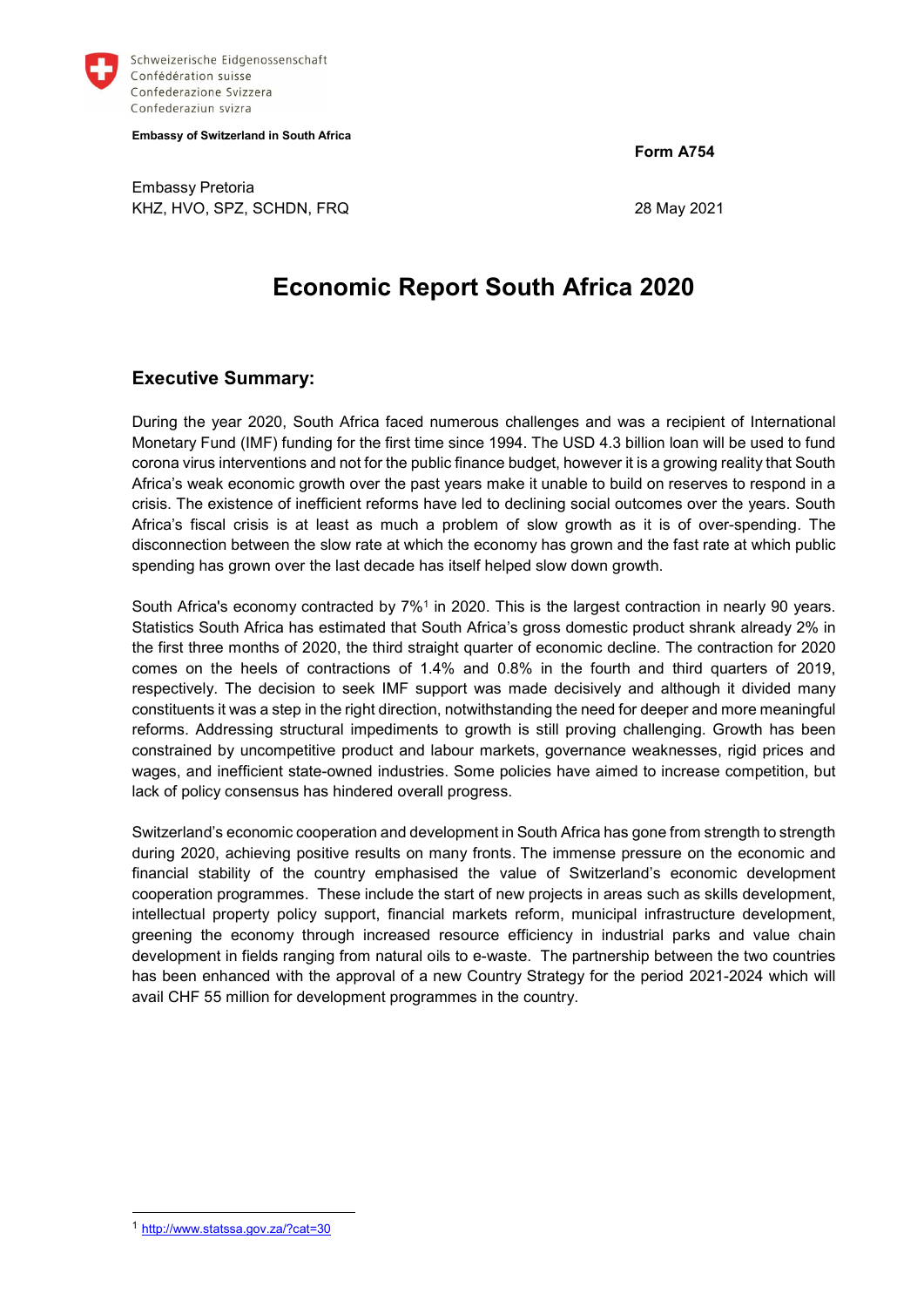## 1. Economic problems and issues

It has become evident that to a certain degree, the coronavirus (Covid-19) pandemic disrupted economic activity in 2020. South Africa had not grown even before the pandemic started and when the pandemic hit, it was a significant step backwards. The South African Government therefore decided to respond to the pandemic in a phased manner. The first phase aimed to preserve the economy through a set of immediate, targeted and temporary responses; the second phase involved a plan to recover from the immediate effects of the crisis by supporting investment and employment; and finally the third phase aimed to position the economy for the faster growth needed to restore the country's long-term prosperity. The COVID-19 fiscal package identified ZAR 500 billion (CHF 32 billion) in economic relief. It included ZAR 190 billion in main budget spending (of which ZAR 145 billion was allocated immediately) to protect lives and support livelihoods, ZAR 70 billion was allocated in tax policy measures and this was followed by a ZAR 200 billion loan guarantee scheme to support short-term economic activity. In this last phase nearly ZAR 12 billion in debt relief was extended to over 124 000 small and medium-sized enterprises by the banking sector. Commercial banks participated by granting 90-day payment holidays to more than 2 million clients for relief totalling ZAR 16.5 billion.

In order to rectify the economic decline deemed to be as a result of the stringent lockdown measures which were introduced in the 1<sup>st</sup> quarter of 2020, President Ramaphosa introduced The South African Economic Reconstruction and Recovery Plan<sup>2</sup>. The economic recovery plan focuses mostly on job creation, infrastructure, energy and driving industrial growth. The President was seeking to unlock more than ZAR 1 trillion (CHF 65 billion) in infrastructure investment over the next four years, and ZAR 100 billion (CHF 6.5 billion) was committed over the next three years to create jobs through public and social employment as the labour market recovers. The infrastructure investment drive and the industrialisationthrough-localisation strategy are its central pillars. Localisation will be pursued aggressively in industries with capacity and where South Africa has a comparative advantage. Industrialisation will prioritise small, micro and medium-sized enterprises, import-replacement activities, exporters, construction, agroprocessing, healthcare, basic consumer goods, capital goods (including equipment and industrial inputs for infrastructure projects), automobiles, rolling stock, mineral beneficiation, special economic zones, township and rural enterprises, light and fast consumer goods manufacturing, and also in revitalising dormant production infrastructure.

In September 2020, Statistics South Africa (Stats SA) announced that the economy lost 2.2 million jobs in the second quarter of 2020 – during the first few months of lockdown amid the Covid-19 pandemic. The National Treasury also warned that the escalating debt of the country was superseding those of other countries in the emerging markets. Gross debt increased from 65.6 per cent to 80.3 per cent of GDP for the year 2020/21. The consolidated budget deficit was revised to a historic shortfall of 14 per cent of GDP in 2020/21. According to the National Treasury's assessment, based on current projections for gross domestic output (GDP), it is only expected to return to pre-pandemic levels in 2024. By mid-2024, the South African population will be approximately 6% larger than it was in 2019. Lower levels of employment mean that poverty will rise even more and that income inequality will rise yet further. It will also mean fewer people paying personal income tax, implying an even greater burden on the few who do. From this perspective, the collapse of governance in South Africa over the past 15 years represents a massive shock to the country's productive capacity. This is most evident in the state-owned companies. It is true that under President Cyril Ramaphosa, there has been some improvement in some dimensions. But this has been too limited where it has happened and it is offset by worsening uncertainty elsewhere (land reform, proposals to nationalise the Reserve Bank).

#### Employment

-

The South African government plans to roll-out an employment stimulus of ZAR 100 billion over the next three years, in order to create 800 000 fully-funded job opportunities. The post-lockdown recovery in the labour market continued in the fourth quarter of 2020 after 2.2 million jobs were lost during the strict lockdown in second quarter. More people re-entered the employment market in the fourth quarter which

<sup>2</sup> https://www.gov.za/sites/default/files/gcis\_document/202010/south-african-economic-reconstruction-and-recovery-plan.pdf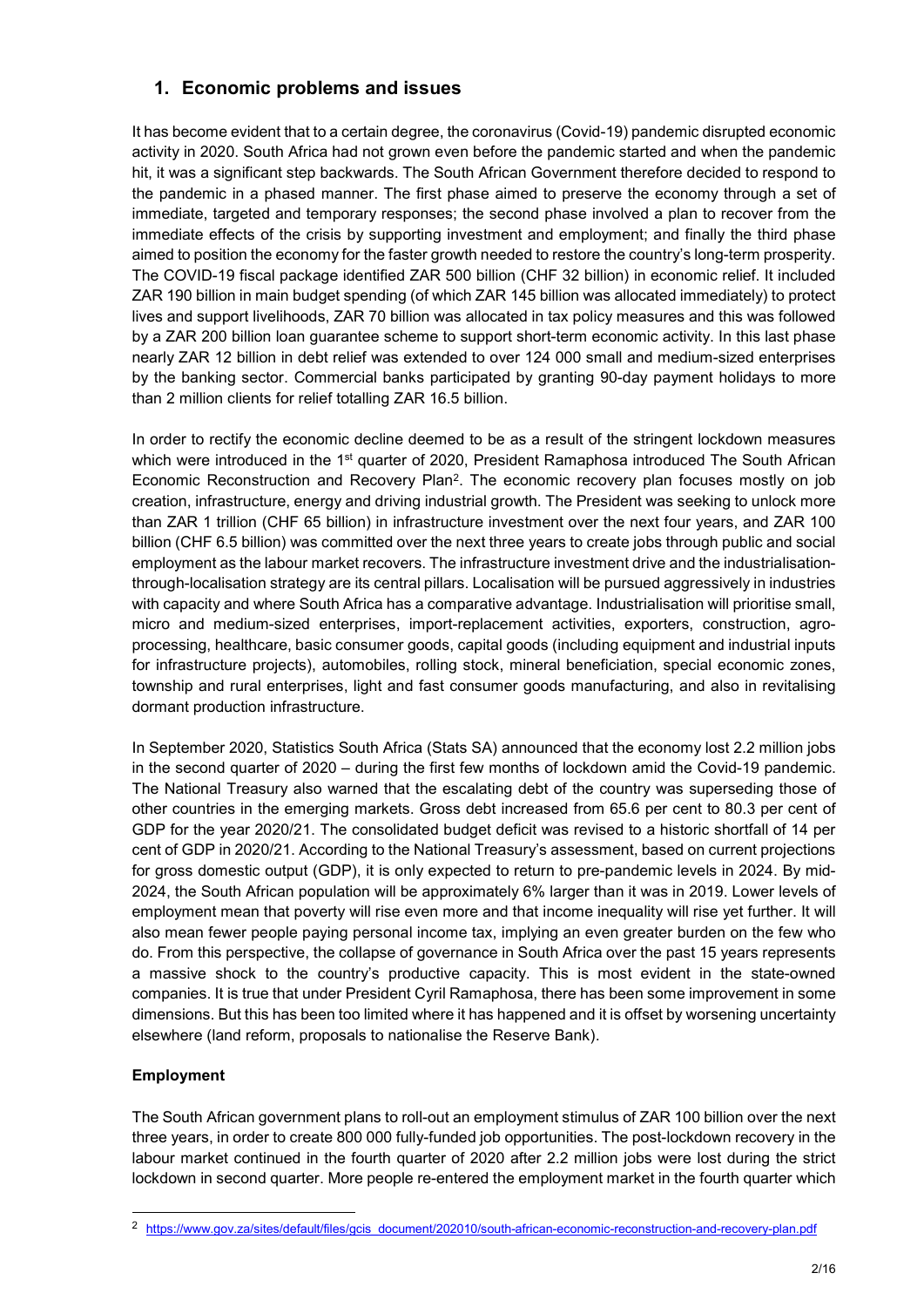meant that the labour force participation rate increased from 54.2% to 56.6%. The official unemployment rate consequently rose to a record 32.5% in Q4 2020 $^3$ . Tensions with public sector workers also played out in 2020 as the South African government enforced a decision to renege on the final year (2020) of its 2018 wage agreement with unions, and effectively put in place a nominal public sector wage freeze over the next three years. One of the positive reforms outlined in the economic recovery plan however, was plans to revise the country's critical skills visa list<sup>4</sup>, a key source for attracting foreign investment and growing the country's skills base. Growing the economic inclusion of women and young people is also a central tenet of growing the skills base, and was outlined in the economic recovery plan.

#### Trade and Investment

There is consensus that South Africa has battled low levels of investment. The various downgrades over time, and the increased cost of borrowing have negatively impacted the challenges of the South African economy. This has also affected investment plans and the affordability of projects. The infrastructure drive and the investment drive under President Ramaphosa remain crucial for attracting new investment into the country.

In his state of the nation address (SONA) earlier in 2020, President Ramaphosa outlined the following priorities for addressing policy uncertainty: expediting allocation of broadband spectrum to increase competition in telecommunications; finalizing the mining legislation (mining charter) to reduce investor uncertainty; providing clarity on land reform to allow for higher contribution of agriculture to growth, and encourage investments supporting a green recovery; injecting greater predictability as regards power availability and creating investment opportunities in the electricity sector by accelerating the implementation of Eskom's turnaround; opening the transport industry to the private sector; and increasing competition by supporting the introduction of SME's into the value chain.

At the end of 2020 over 50 companies made commitments (to the value of ZAR 110 billion) at the South African Investment Conference (SAIC), including the Swiss company- Nestlé, which announced further investments at three factories based in South Africa. These commitments constitute an important contribution to the South African Economic Reconstruction and Recovery Plan. The country is halfway to meeting its target of achieving ZAR 1.2 trillion (CHF 77.5 billion) in investments over 5 years, and the 2020 SAIC did not only push for more investment, but also took stock of the progress in implementation. There was also a greater regional focus at the SAIC 2020, with a session hosted by the Minister of Trade Industry and Competition, Ebrahim Patel, on the African Continental Free Trade Agreement (AfCFTA), which provided less of an emphasis on South Africa as an attractive investment destination but mainly as a gateway into Africa.

#### Sectorial and specific developments

For 2020 as a whole, many of the country's economic sectors experienced the worst overall annual contractions on record. In December 2020, mining production increased marginally by 0.1% year on year, this marked the first annual increase since February 2020. Manufacturing production increased 1.8% year on year in December as well, which was the first annual increase since May of 2019. For the full 2020, year manufacturing output was 11% lower than in 2019, a performance not seen since the height of the global financial crisis. There was no doubt that momentum was lost in 2020 however indications point to a marked improvement in 2021.

#### State Owned Enterprises (SOE's)

-

The South African government has continued to defend its transfers to state owned enterprises in order to keep their operations going, even as it faced some of its harshest fiscal challenges. The government communicated that it will maintain these budgeted transfers in the financial year 2020/21 in order to service their debt for which the government provides guarantees. The government has also maintained that it will continue to condition these transfers on improvements in revenue generation, cost reductions and improvement in governance processes.

<sup>3</sup> http://www.statssa.gov.za/publications/P0211/P02114thQuarter2020.pdf

<sup>4</sup> https://www.gov.za/sites/default/files/gcis\_document/202102/44164gon96.pdf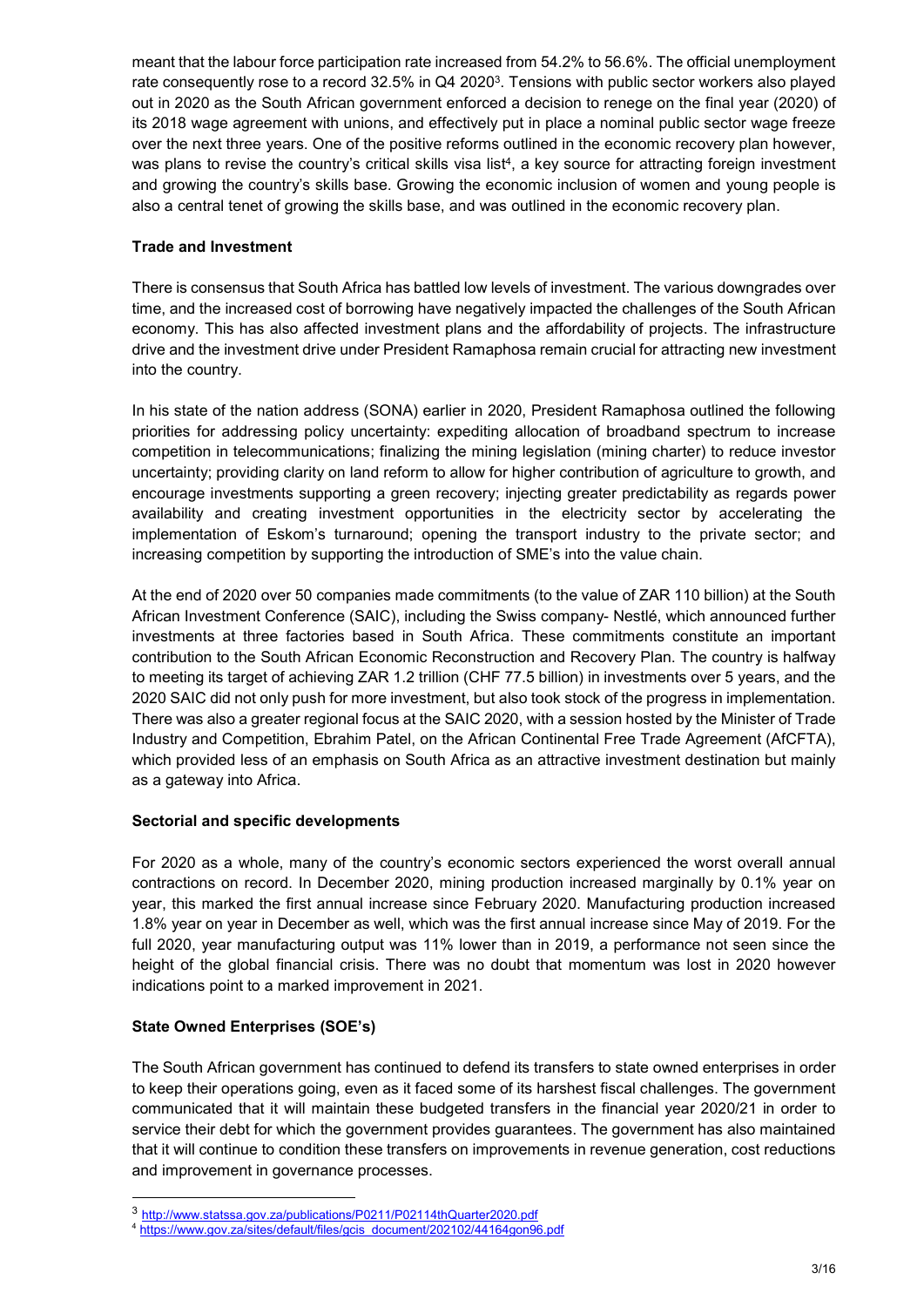#### Rating agencies' assessments

In a decision that was generally expected, the credit ratings service Moody's downgraded South Africa's local and foreign currency debt one notch below investment grade from Baa3 to Ba1 (junk status) in March 2020, and on the first official day of the country's 21 day lockdown period following the Covid-19 measures. The anticipation of the Moody's decision, the issues with the power utility Eskom, and more recently the Covid-19 pandemic created the perfect storm and placed an unprecedented burden on the country not seen since the beginning of its democratic journey 25 years ago. Moments after the decision was announced, the SA finance minister, Tito Mboweni, issued a sober and concerned statement on behalf of the government expressing their regret at Moody's decision and also outlining what this means for South Africa. After having changed the outlook from stable to negative in November 2019, Moody's was now the last of the big three rating firms to downgrade South Africa to sub-investment grade. Standard and Poor as well as Fitch had already downgraded the country in 2017. The consequences of the Moody's downgrade meant that South Africa exited the FTSE World Government Bond Index (WGBI), and given that 37% of the owners of South Africa government bonds were non-residents at the time, the impact of no longer being investment grade led to investment outflows.

Following the Investment Conference (the day after) the ratings agencies announced their scheduled ratings. Both Fitch and Moody's, already had South Africa on a sub-investment grade credit rating and on a negative outlook. The decision then by rating agencies Fitch and Moody's to downgrade South Africa further into junk status was sobering. Moody's lowered the country's credit rating one notch to BA2 and maintained a negative outlook. It cited an expected weakening of South Africa's fiscal position as part of the reasons for its decision. Meanwhile, Fitch downgraded the country from BB to BB- with a negative outlook, highlighting high and rising government debt, coupled with weak growth and exceptionally high inequality. However, Standard & Poor Global kept its ratings unchanged at BB- for its foreign currency rating and BB for its local currency, both with a stable outlook.

#### Outlook for Switzerland

President Ramaphosa has introduced various policy reforms throughout 2020 to tackle South Africa's post pandemic recovery. South Africa continues in its quest to deliver economic growth similar to its peers whilst addressing the country's poverty, inequality and unemployment dynamics. This is no easy task. The President has appointed various advisory panels (investments envoys to attract investment, land reform advisory panel) to assist him in achieving this. This however has not lifted market sentiment to the levels one would have expected. For investors like Switzerland, South Africa is part of a mixed bag of opportunities on the African continent with countries like Mauritius, Kenya, Rwanda etc. all presenting compelling investment cases. Most fundamental for Swiss investors is the ideological backlog currently visible in South Africa on important issues such as investment protection, trade, intellectual property and the application of international law. While the South African Economic Reconstruction and Recovery Plan proposes great strides, the momentum has to be ongoing for its investment case to succeed in the global boardroom.

## 2. International Economic Relations/ Agreements

#### SACU - EFTA

The 6th round of SACU-EFTA negotiations were concluded in Botswana in December 2019. South Africa has been involved in negotiations in the revision of the SACU-EFTA Free Trade Agreement (FTA), while the first round of renegotiations took place at the end of January 2018. The SACU-EFTA FTA was the first agreement that the Customs Union had with an outside party. As a result, this agreement holds a special place within SACU. Imports from SACU have an average growth of 1.5% over the last five years with exports growing on average by 4.3% over the same period. The agreement distinguishes between Industrial Products, Processed Agricultural Products and Basic Agricultural Products. The recent discussions allowed important clarifications on these and other important areas, such as sustainability and labour provisions. The negotiations under review of the FTA are ongoing.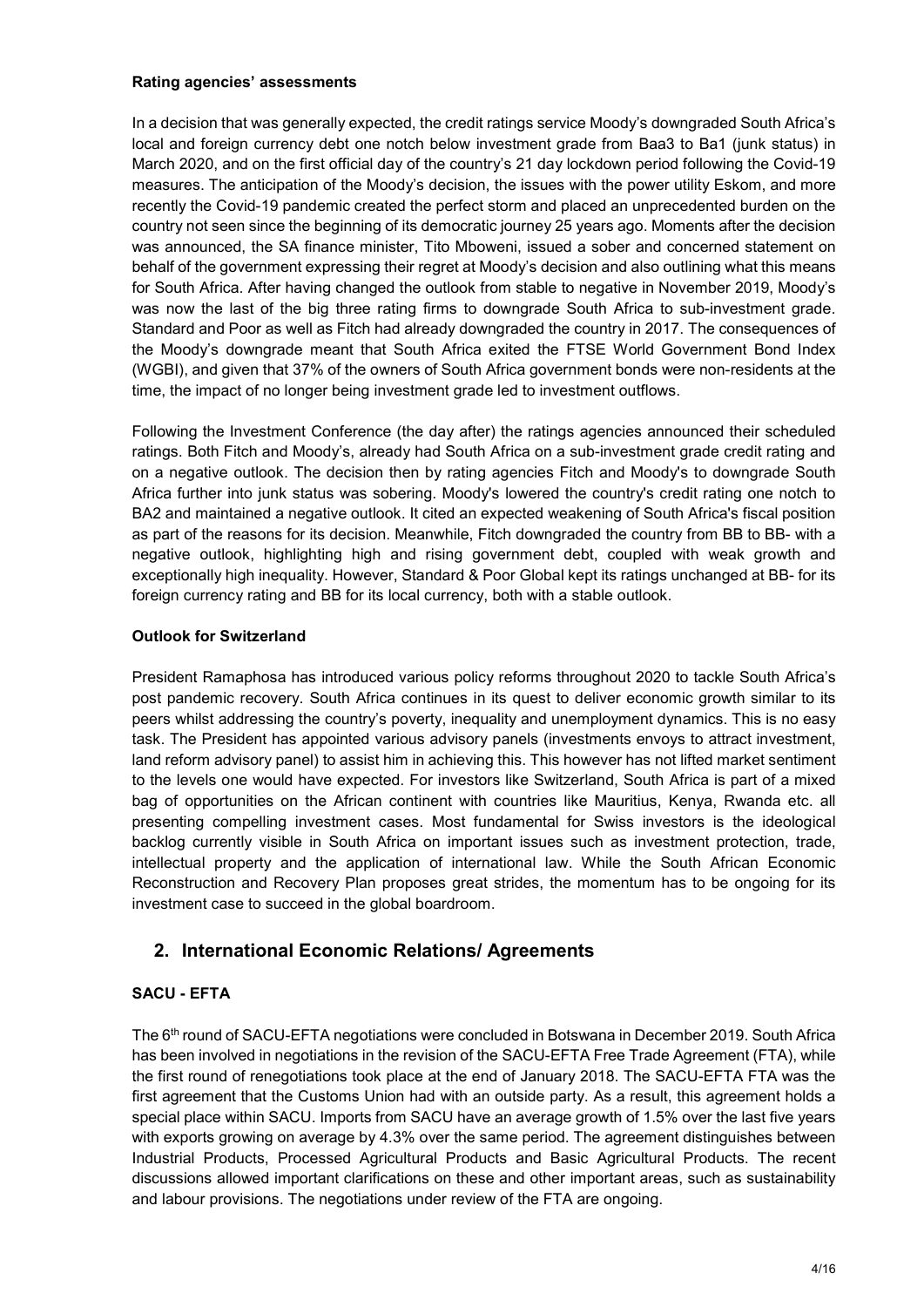#### African Continental Free Trade Agreement (AfCFTA)

The Agreement establishing the African Continental Free Trade Agreement (AfCFTA) entered into force on 30 May 2019. The start of trading under the AfCFTA Agreement was scheduled for 1 July 2020 however was delayed due to the Covid-19 pandemic's disruption of government functions. Following a decision by the Heads of State and Government at the 13<sup>th</sup> Extraordinary Session of the Assembly of the African Union (AU), the AU Assembly decided on 5<sup>th</sup> of December 2020 to launch trade on 1 January 2021 with state parties under the AfCFTA. The decision on the 5<sup>th</sup> of December therefore allowed state parties (which refers to members that have ratified the agreement, currently only 35 African countries) to begin trade, although negotiations (on tariff concessions, rules of origin, trade in services, phases II and III of the AfCFTA) are still ongoing and the aim is to complete these negotiations by mid-2021.

South Africa is part of other regional trade blocs such as the Southern African Development Community (SADC), but because of its scope and scale the AfCFTA represents bigger opportunities for trade. South Africa is currently the largest intra-Africa exporter on the continent, accounting for 34% of the intracontinental exports and 20% of intra-African imported goods coming from the continent.<sup>5</sup> Its suppressed growth therefore stands to benefit from increased trade within Africa. Challenges that will still have to be addressed are not only technical (rules of origin, movement of goods across borders) but also include issues such as skills shortages, infrastructure development which cannot purely be solved by trade.

The African continent's growth story was closely watched prior to the pandemic with the continent recording significantly high growth levels. Since Covid-19 the dependence of Africa's largest economies on commodity prices has been affected and the various travel restrictions have all contributed to falling revenues. The drop in exports due to the disruption to global supply chains in 2020 will hit the continent even harder. African Union (AU) Member States have since called for international cooperation and support following an urgent need for medical supplies and equipment to fight the COVID-19 pandemic.

### Over the Horizon Trade Relations (BRICS, G-20)

#### **BRICS**

Besides the regional economic relations South Africa has within its own neighbourhood, the country is a member of other geopolitically strategic forums. South Africa is a member of the BRICS grouping which comprises Brazil, Russia, India and China. In 2020, the BRICS Summit took place online and was hosted by Russia. South Africa continued to prioritize its relationship with the BRICS countries, sometimes at the expense of relations with its traditional partners (US and Europe). Economically, South Africa`s BRICS membership has not paid much dividends (see Annex 3) when compared with the relationship with the EU, for instance. South Africa along with India received support from other BRICS members in their quest for the waiver of patent protections for Covid-19 vaccines.

## Group of 20

South Africa (the only African member in the group) has continued to promote its interests and that of the African continent at the G20. The G20 compact with Africa is a priority for South Africa as it looks to support the development of the least industrialized countries in Africa. The compact is aligned with the New Partnership for Africa's Development or NEPAD, more commonly seen as the economic development initiative of the African Union. From South Africa's perspective the G20 has evolved into a problem solving institution with crisis management at its centre. During South Africa's chairmanship of the African Union in 2020, fora such as the G20 provided a platform to advocate for the African continent, particularly amidst the global pandemic. President Ramaphosa also took the initiative to engage international partners and financial institutions such as the International Monetary Fund (IMF), World Bank, European Union (EU), G20 member states and others to support the issue of debt relief for African countries whose economies had been devastated by the pandemic.

<sup>5</sup> Tralac, 2019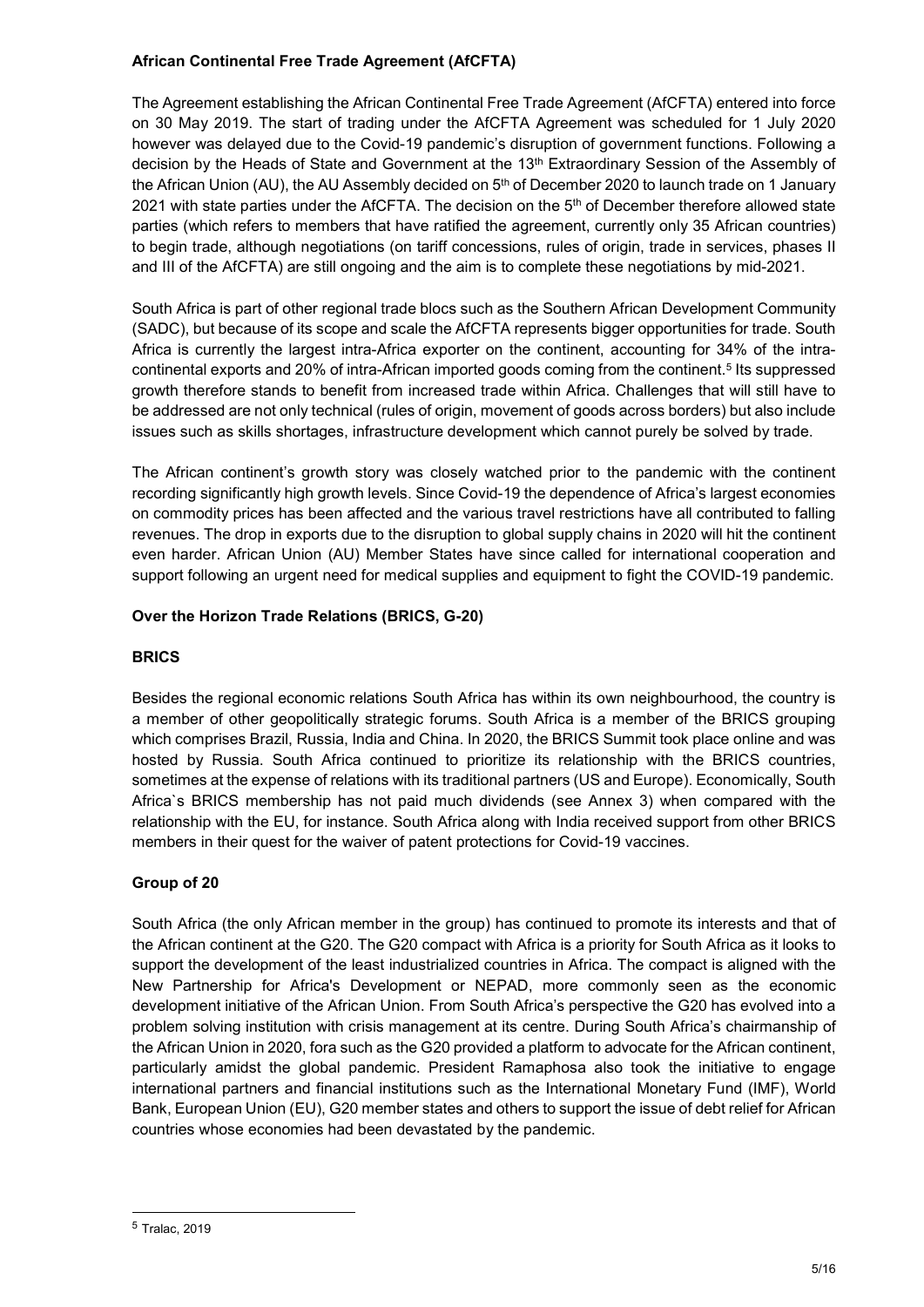## 2.2 Outlook for Switzerland

South Africa's trade strategy prioritizes its development, industrialisation and integration into the African continent. It aims to maintain trade and investment relations with industrialised economies and pursue regional value chains. On the African continent, the priorities concern greater integration in SACU, SADC and the AfCFTA. On a global scale, South Africa's key focus is to shift the structure of trade with economies of the South, such as the BRICS countries and create a more diverse trade basket than the historically consumption and commodity driven trade it engaged in.

The EU as a block remains South Africa's largest trading and development partner. The SADC EU Economic Partnership Agreement (EPA) is therefore an important agreement in this context along with the recently concluded SACU,-UK EPA. The SACU EFTA review has yet to be concluded, along with various other SACU agreements. Being a much smaller market for South Africa's trade (EFTA represents approximately 1.2% of South Africa's total exports to the world and imports approximately 1.1%), the EFTA countries have a much smaller sphere of influence. South Africa will continue to seek improved market access in its future agreements while it seeks to increase and diversify its trade, and move away from exporting mainly raw materials.

## 3. Foreign Trade

## 3.1 Development and general outlook

South Africa's trade outlook in 2020 reflected stronger domestic demand and the impact of a decline in the oil price in 2020. In the fourth quarter of 2020, the current account surplus as a percentage of GDP narrowed to 3.7%, from 5.9% previously. For the year as a whole, the current account incurred a surplus of 2.2% of GDP compared to the deficit of -3.0% in 2019. This marks the first surplus since 2002 and was mainly driven by a sizeable trade surplus. The decline in the country's financial account also opened a gap in disbursements which could only be filled by multilateral institutions such as the IMF. China continued to be South Africa's biggest trade partner in 2020, both in terms of exports and imports. India however continues to grow in importance as a trade partner with a trade agreement between South Africa and India currently in the pipeline. Although South Africa has attempted to diversify its BRICS export basket, it mainly exports raw materials destined for both India and China.

## 3.2 Bilateral Trade

While South Africa, like most emerging market economies, has been at the receiving end of the low commodity prices, capital volatility and flight and China's subdued demand, the country remains one of Switzerland's key-trading partners on the African continent. Trade between the two countries totalled CHF 1.9 billion in 2020. Bilateral trade between Switzerland and South Africa still accounts for 16.5% of trade between Switzerland and Africa. In 2020, 90% of imports from South Africa to Switzerland were composed of precious metals, mainly gold, platinum and diamonds. A sectoral analysis of Swiss imports to South Africa reflects that the former has comparative and competitive advantage in the high skills and capital-intensive products that characterize the Swiss economy and export basket. The top exports in Switzerland's export basket to South Africa range from machinery, electrical equipment, pharmaceuticals, and watches among other high end products. Main imports are precious metals, general metals, agricultural products and vehicles. Overall, South Africa still offers trade opportunities for Swiss firms as indicated in the sectoral breakdown of trade. The opportunities abound in the traditional areas in which Switzerland has comparative and competitive advantages. ,These trade opportunities could also be enhanced in the area of processed agricultural (and some industrial) goods if the negotiations for the renewal of the Free Trade Agreement SACU-EFTA are successful, especially for the exports of chocolate.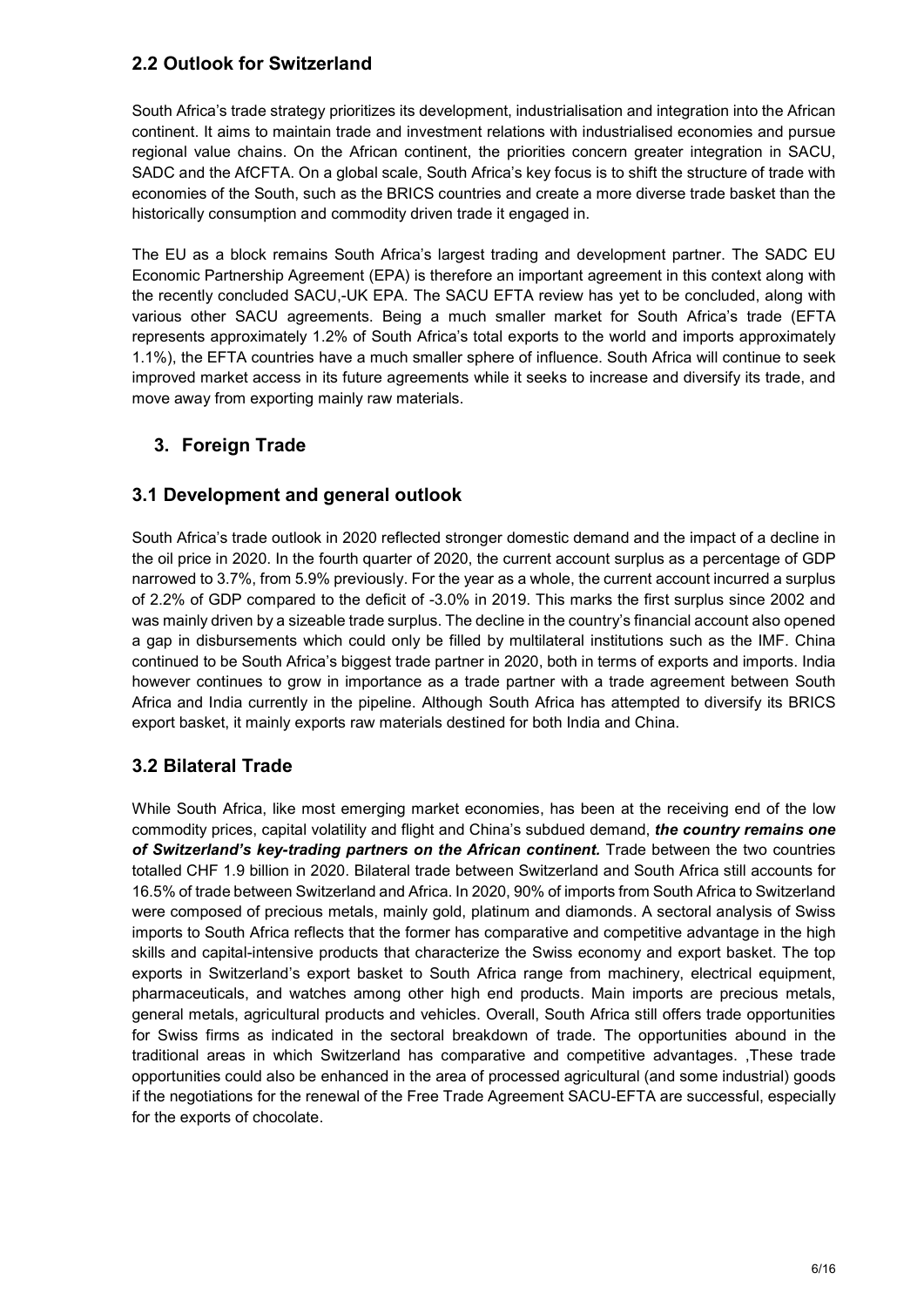## 4. Direct Investments

## 4.1 Development and general outlook

Following the declining investor appetite globally, South Africa experienced large capital outflows following the global market turmoil. Net-selling of local currency denominated bonds by non-residents occurred to a greater extent than other emerging markets throughout the world. In the first half of 2020, net capital outflows exceed two percent of GDP, while the South African rand depreciated by thirteen percent against the US Dollar. These events were further exacerbated by South Africa's removal from the World Government Bonds Index and also led to even tighter funding and liquidity conditions. These conditions were alleviated by the decision of the South African Reserve Bank (SARB) to ease liquidity pressure by announcing various drops in the repurchasing rates throughout 2020, as well as the decision by SARB to purchase South African government bonds in the secondary market. The main consequence of the monetary policy and banking measures was to provide a buffer for the large capital flows, and reduced direct investment whilst maintaining a degree of financial market stability.

Foreign Direct Investment was said to be negligible according to the SARB during 2020, whilst portfolio investments were negative. External financing such as the IMF's rapid financing instrument therefore filled the gap of the country's financial needs. The drawing down of existing buffers therefore helped cushion the shock of the recession experienced during the pandemic.

## 4.2 Bilateral investment

According to the Swiss National Bank, South Africa accounts for approximately 23% of total Swiss FDI stock in Africa<sup>6</sup>. Despite the difficult investment conditions, the fact that South Africa is a mainly services based economy is of significance for Switzerland. Switzerland also remains among the top foreign direct investors for South Africa, however the landscape is changing as Swiss investors seek opportunities all over Africa and many African countries are implementing reforms at a faster pace than in South Africa. Switzerland's priorities based on local market potential such as in skills and training, technology and innovation, capacity building and technical skills transfer make South Africa an attractive investment destination.

Investment opportunities in South Africa are also bound to be in training and skills development, as South Africa seeks to expand on its Technical and Vocational Education and Training (TVET) system with limited funding and capacity. The TVET system is crucial for addressing the mid-level skills the country is in short supply of, and for producing college graduates who are work ready. An interesting development under the Ramaphosa Presidency has been the introduction of a youth internship program referred to as the Youth Employment Services (YES). The YES program is a public private partnership between the South African government and business. It is aimed at affording unemployed graduates an opportunity to participate in the economy by offering them an internship with a firm for a year. The private sector subsidizes the stipend of the intern for a year while they gain much needed experience. In lieu of government subsidizing the internship, firms could gain B-BBEE points under the equity equivalence scheme. This is a window of opportunity for Swiss firms that cannot forego ownership requirements to rather lend a hand through the internship program.

## 5. Trade, economic and tourism promotion

## 5.1 Foreign economic promotion instruments

Switzerland's official representations in South Africa, i.e. its Embassy in Pretoria and its Consulate General in Cape Town, play a pivotal role in ensuring a favourable environment for Swiss businesses interested in or already actively doing business in South Africa and accredited countries i.e. Botswana, eSwatini, Lesotho, Mauritius and Namibia. The Embassy of Switzerland, together with the respective Swiss federal authorities, engages in a number of *dialoques with Swiss companies and the South* 

<sup>6</sup> Swiss National Bank Website. 2019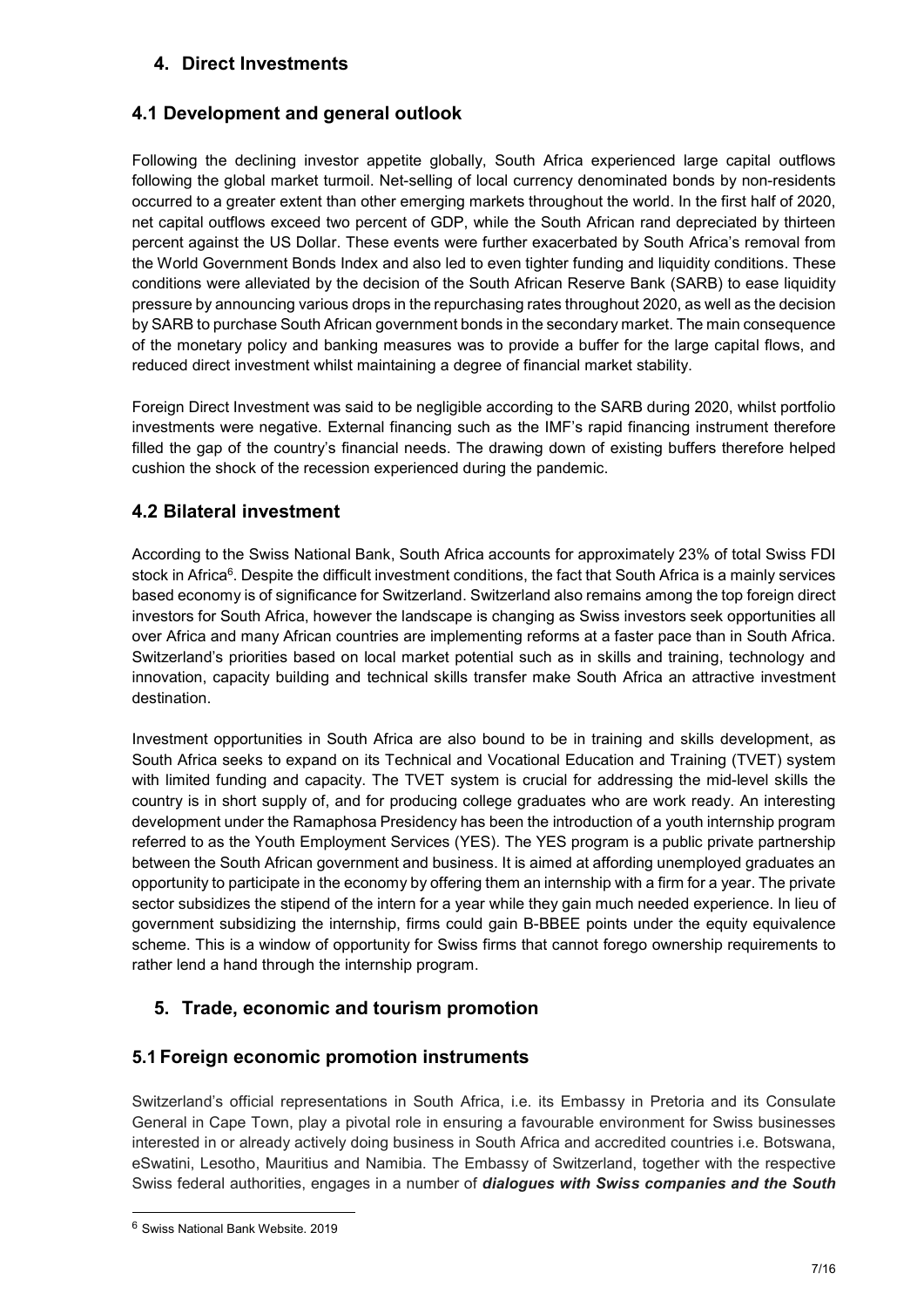African government, mainly the Department of Trade and Industry and Competition (DTIC) on issues such as B-BBEE, tender processes and investment protection.

The Swiss Business Hub Southern Africa (SBHSA) is the local representative office of Switzerland Global Enterprise (S-GE) and is part of the operations of the Embassy of Switzerland. The role of S-GE as a centre of excellence for internationalization is to *foster exports and investments*. It also aims to assist Swiss companies develop new potential for their international businesses and strengthen Switzerland as an economic hub. In addition to the Embassy of Switzerland's accredited countries, the SBHSA supports an increasing number of Swiss companies in Eastern African countries as well as in Angola and Zambia. The main sectors of activities and resulting mandates in 2020 were in medtech, fintech and luxury consumer goods. Under the 'Investment Promotion' mandate, South Africa remains a non-focus country for S-GE, in this regard the SBHSA concentrates most of its efforts on export promotion.

Inquiries from Swiss and Liechtenstein companies were in a vast array from life sciences, logistics, information and communications technology (ICT), agriculture, real estate and cleantech. The topic of infrastructure projects and the potential participation of Swiss and Liechtenstein companies in the ongoing roll-out of the economic stimuli packages from various governments were another focus topic – especially in the railway and the (green) energy sector. During the ongoing Covid-19 pandemic the Swiss Business Hub has been engaging with its clients via various digital channels and adjusted its product portfolio (virtual business trips, use of digital formats such as webinars, virtual conferences etc.) to maintain an active exchange with the clients.

During the pandemic, the opportunity to collaborate together with the local State Secretariat for Education, Research, and Innovation (SERI) office at the all virtual Artificial Intelligence (AI) Conference, with its organizers based in Cape Town was made use of. This topic is in line with the 5 tech approach of the investment promotion division in S-GE. A Swiss ePavilion with a total of 8 participating Swiss small and medium enterprises (SME's), research institutions and Start-Ups was successfully implemented. This approach allows SGE to further connect investment and export promotion better into one event, in order to allow for more added value to our networks.

The SwissCham Southern Africa – South Africa Chapter (SCSA-SAC) is an apolitical non-profit organization, which seeks to contribute to the expansion of economic, commercial and cultural relations between Switzerland and Southern Africa. SCSA-SAC network consists of approximately 100 members representing companies and individual members. It is a networking and information platform for both Swiss companies in South Africa and South African companies interested in Switzerland. SCSA-SAC plays an active role in representing Swiss interest to South African Government.

## 5.2 South Africa's interest in Switzerland: Tourism, education, other services

Switzerland remains an expensive travel destination for South Africans due to the strong Swiss Franc. For Swiss tourists however, trips to South Africa have become much more affordable due to a weakening ZAR and therefore Swiss tourists are among the top 10 European visitors to South Africa each year. According to Statistics South Africa<sup>7</sup>, however, total foreign visits declined by 71% from just over 15.8 million in 2019 to less than 5 million visitors to South Africa in 2020 due to the Covid-19 pandemic and the international travel restrictions imposed as a result. Swiss visitors to South Africa decreased substantially by -72%, from 55'432 (2019) to 15'697 (2020), after previously having recorded the third highest average spending per trip<sup>8</sup> in 2019.

South Africa and Switzerland also work closely together in the field of research and innovation with two dedicated instruments: the Joint Research Programme and the Business Development Programme. Both these instruments are based on the principles of scientific excellence, equal co-funding, mutual interest, and – last but not least – strong and growing mutual trust. Since 2008, the scientific relations between Switzerland and South Africa have allowed to the two countries to jointly perform excellent science in areas of strategic importance for both countries. More than sixty joint research projects have

<sup>7</sup> Statistics South Africa foreign arrivals. 2020

<sup>8</sup> South African Tourism Annual Report. 2019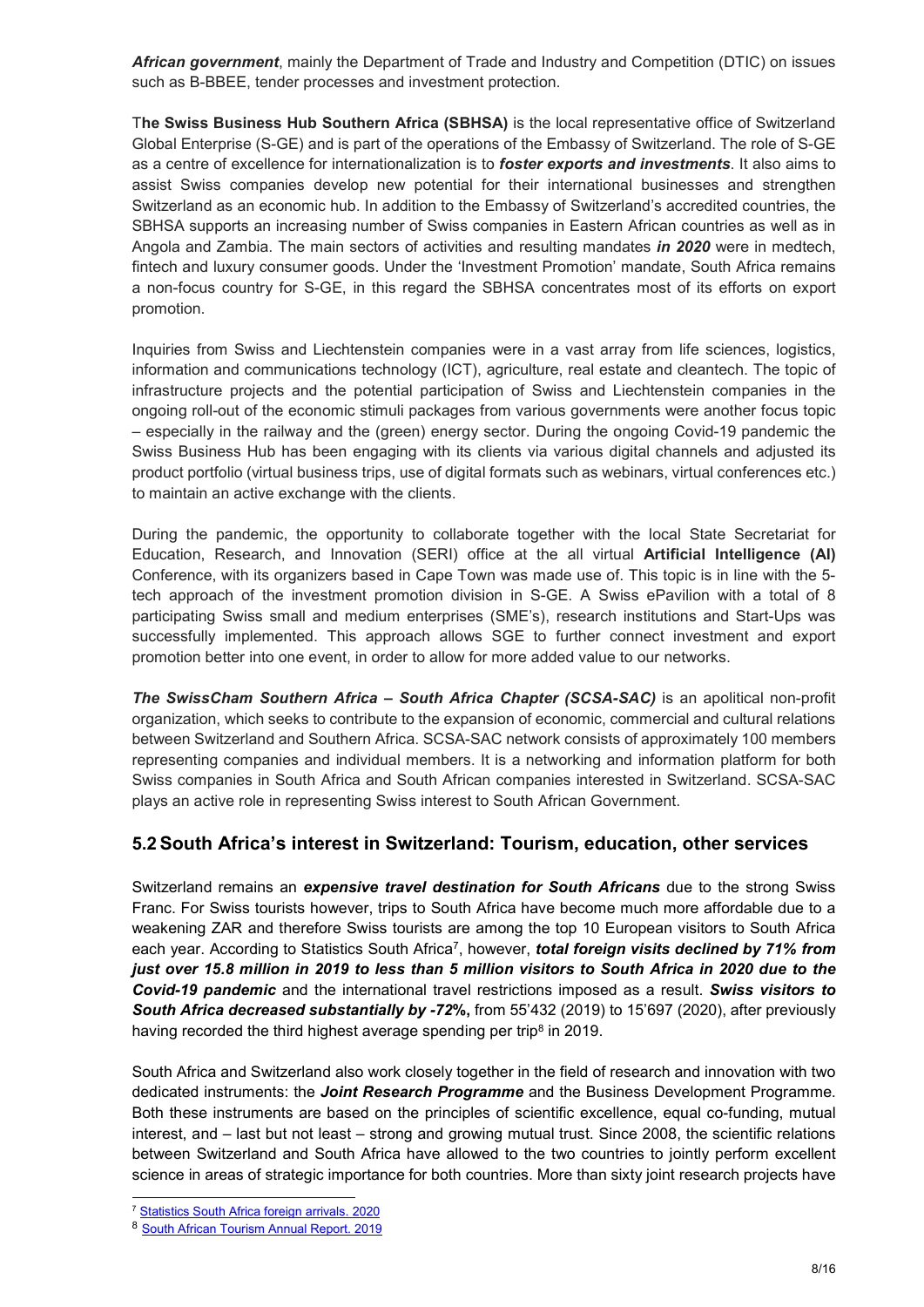been supported since the inception of the Swiss South Africa Joint Research Programme in 2008, with a total value of CHF 25 million. The initial domains of collaboration include public health, biomedicine, nanotechnology, humanities, and social sciences. Keeping with frontier science was the inclusion of global challenges such as clean technology in the second phase and systems thinking in the third phase. Most interesting is that 41% of the joint research projects submitted the potential for innovation beyond the lifespan of their current joint research project. Also, 33% recorded that their joint research projects achieved an innovation status with an economic impact, whereas 23% of the projects achieved social impact innovation.

The Swiss South African Business Development Programme brings together young entrepreneurs from Switzerland and South Africa. The objective of the program is two-fold. On the South African side are the nurturing of an innovative spirit, the creation of business networks, and the introduction of these innovations into the Swiss innovation ecosystem. For the Swiss entrepreneurs is the opportunity for market access, business traction, and collaboration where relevant.

The Science and Technology Office (STO) at the Embassy of Switzerland responded to the South African government's invitation, during the Covid-19 pandemic, through strengthening the already existing collaboration. The Leady Agency Agreement, signed in 2020 between the National Research Foundation and the Swiss National Science Foundation, is a good example of such a collaboration. The established **blockchain** collaboration also provides great potential to further advance the partnership between the two countries on various levels in particular on: 4IR and ICT research for social impact, life sciences as well as building on existing work in public health and food security. Aligned to South Africa's aim to localize the development and production of vaccines and drugs, connections between local Swiss pharmaceutical companies could be further advanced through collaborative Research and Development (R&D) efforts.

#### The Swiss Import Promotion Programme (SIPPO)

Due to the COVID-19 pandemic and the resulting continuously changing economic and global trading conditions, SIPPO engaged with its Business Support Organisation (BSO) partners in South Africa, to obtain feedback on the challenges faced by the organisations and their member companies affected by the pandemic and to assess how best to support them. The need was identified for new skills and knowledge for the BSOs to support their companies with virtual market access activities, as physical trade fairs and other B2B matchmaking events were cancelled or postponed. To address this particular need, SIPPO developed knowledge content for the BSOs for virtual matchmaking events which included research and material on the most appropriate digital platforms in support of their export promotion services to their companies.

Further capacity development support for the BSOs included webinars conducted by the SIPPO international sector experts on adapting to the challenges resulting from the changing market conditions, changes in demand, trends and consumer behaviour.

In response to these needs, SIPPO was also able to develop a module on virtual matchmaking events for inclusion on the SIPPO/ITC Trade Promotion Academy e-Learning Platform, which had been launched during the second semester of 2020. In an effort to continue supporting the BSOs during the pandemic and beyond, a COVID-19 button was installed on SIPPO's homepage with information on new developments and trends in export promotion: https://www.sippo.ch/Covid-19-Special-Information

Positive developments observed during the year, have been the increased collaboration between the partner BSOs in South Africa to strengthen their collective service offerings by incorporating additional stakeholders in the implementation of activities. In its efforts to promote international exchange between SIPPO's BSO partners in the different SIPPO countries and to share experiences and lessons-learnt, a highly successful virtual exchange was facilitated by the SIPPO Country Representatives from South Africa and Colombia between the dtic, TIKZN, Wesgro and ProColombia.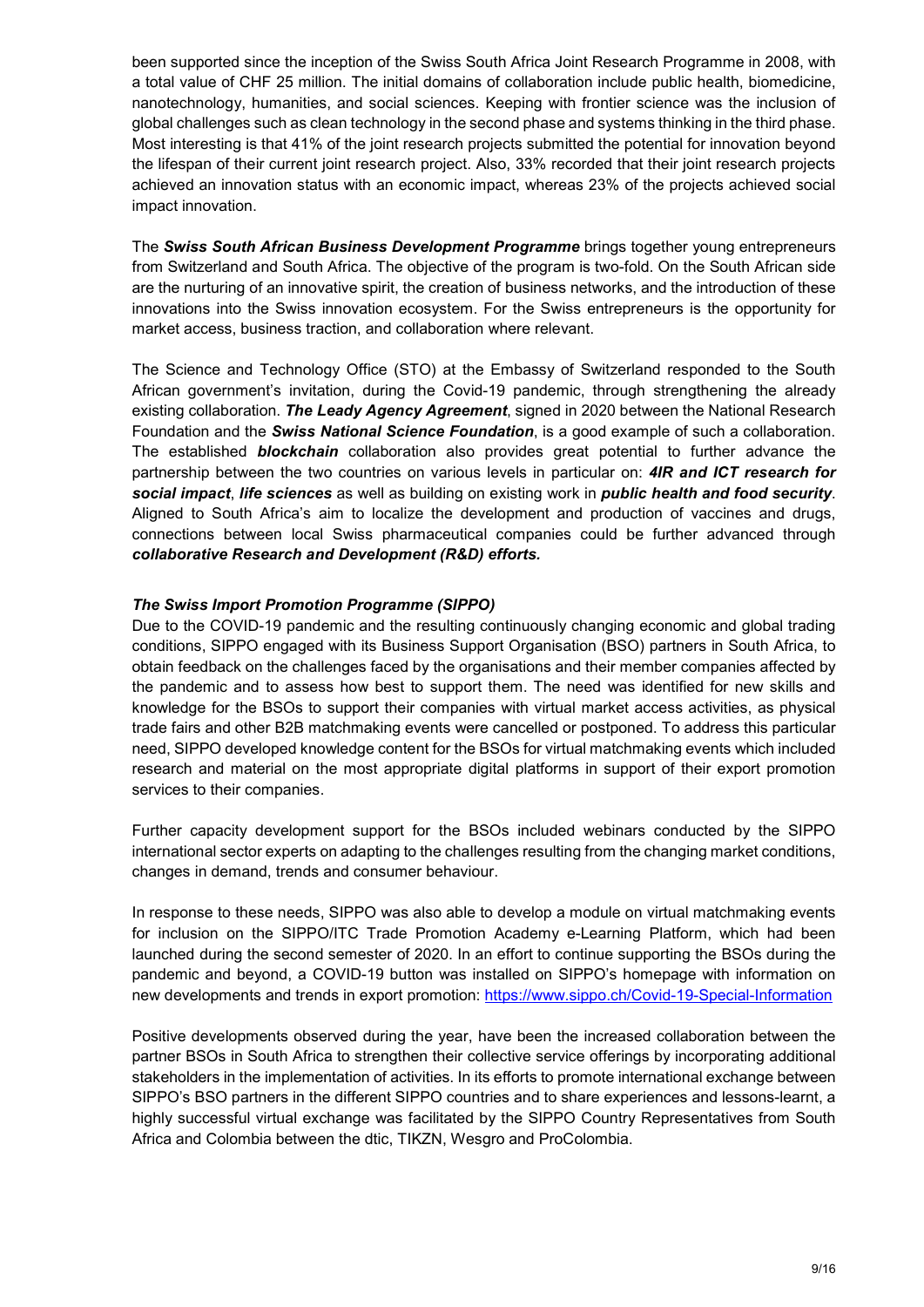## 5.3 Economic Cooperation and Development

The Swiss State Secretariat for Economic Affairs' (SECO) Economic Development and Cooperation division started its cooperation with South Africa in 1996. This cooperation was formalised through a cooperation strategy for South Africa from 2009 and a dedicated SECO programme team established in the Embassy of Switzerland based in Pretoria since 2010.

At present, Switzerland is the  $5<sup>th</sup>$  largest bilateral donor country in South Africa and implements more than 30 projects to contribute to inclusive economic development. For the period 2021–2024, the newly approved Country Strategy for South Africa has as its overall objective the further deepening of Swiss-South African economic development cooperation in order to support a competitive economy that will enable sustainable growth. The Strategy has a financial envelope of CHF 55 million for the four year period. The Country Strategy will be officially launched during the fourth quarter of 2021, details of which appeared in the previous edition of this report.

SECO's contribution will focus on competitiveness, because it tackles several key impediments to South Africa's economic growth and job creation. A competitive economy based on sustainable growth will contribute to more equality and less poverty in the long run. South Africa remains a developing country in transition and a long-term approach is needed to increase the competitiveness of the economy with interventions at different levels (government/public, private, and individuals), to boost private and public investment and to create opportunities for its businesses and citizens. The cooperation will focus on promoting a more viable and resource-efficient private sector and reliable economic framework conditions, which will in turn contribute to the creation of investment opportunities, valuable skills, better jobs, and economic and climate resilience.

#### Key highlights of SECO's cooperation in 2020:

- $\triangleright$  SECOs continuous efforts to contribute to the Government's skills development agenda resulted in the start of several new initiatives including the new "Transition from Learning to Earning" Program together with Germany.
- $\triangleright$  SECOs support has significantly contributed to an improved business and investment enabling environment: the Multi Country Investment Climate Program (MCICP) continues to receive excellent visibility, with the South African Presidency requesting guidance on how to improve South Africa's Doing Business ranking.
- $\triangleright$  Subnational reforms will continue under phase 2 of the Cities Support Program, which was approved in 2020, and will focus not only on city economic development, but also city resilience, infrastructure planning and financial management. Agreements to establish the new INCA Municipal Debt Fund, in partnership with Agence Française de Développement (AFD) and INCA Portfolio Managers, have been signed, signalling SECO's involvement in mobilizing South Africa and foreign capital markets for municipal infrastructure investment.

The contribution to the resource efficiency agenda was supported through the first installation sites for the Energy Efficiency Street Lighting Retrofit program, also contributing to public safety and better informed procurement practices. Another important milestone is the activation of the global ecoindustrial parks program (GEIPP) in the country. The sustainable value chain portfolio used synergies between the different projects successfully and is complemented by two new projects the Sustainable Recycling Initiative (SRI) and the Swiss – South African Intellectual Property Project implemented by the Swiss Federal Institute of Intellectual Property (IPI).

Various positive results from the Vuthela iLembe Local Economic Development Programme were achieved, with significant improvements in investment climate reforms, addressing non-revenue water, reforms of Enterprise iLembe (the local development agency), and municipal officials trained in supply chain management and new strategies on development charges compiled. The programme managed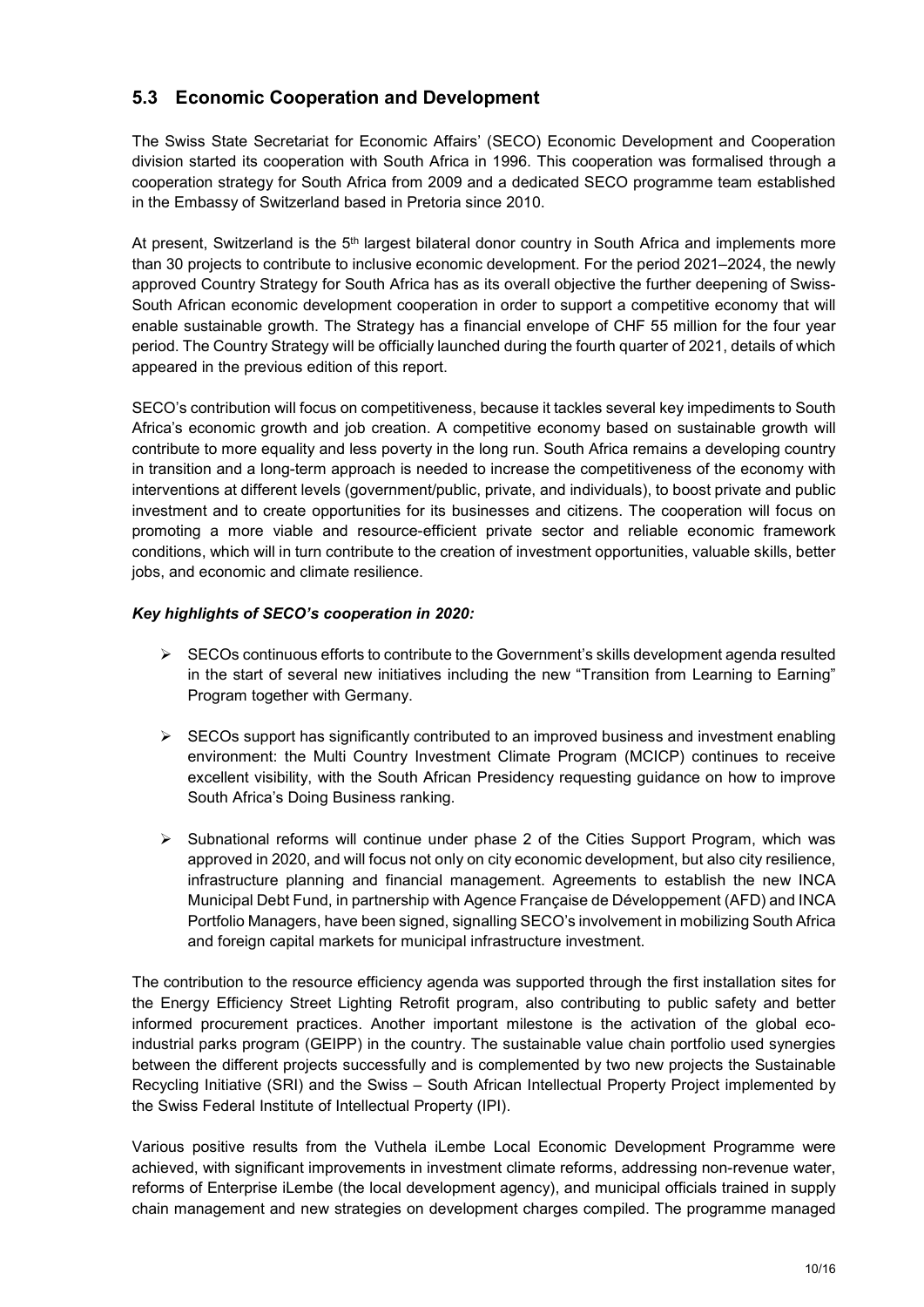to leverage additional resources, i.e. to implement doing business reforms, water governance, upgrading strategies for waste water treatment and electricity monitoring.

Steady progress has been made in financial sector support. SECO has contributed to various policies published, including the country's "Fintech Vision", while Cabinet has approved the tabling of the Financial Sector Laws Amendment Bill in Parliament. A "Financing a Sustainable Economy" technical paper was released which incorporates a strong focus on developing an environmental and social risk management disclosure framework and taxonomy.

The SECO programme adapted swiftly to the COVID-19 crisis which involved one of the harshest the lockdowns and the consecutive economic downturn in South Africa. SECO/WE has availed additional funding to support some COVID-19 mitigation projects in financial inclusion and stability as well as skills development.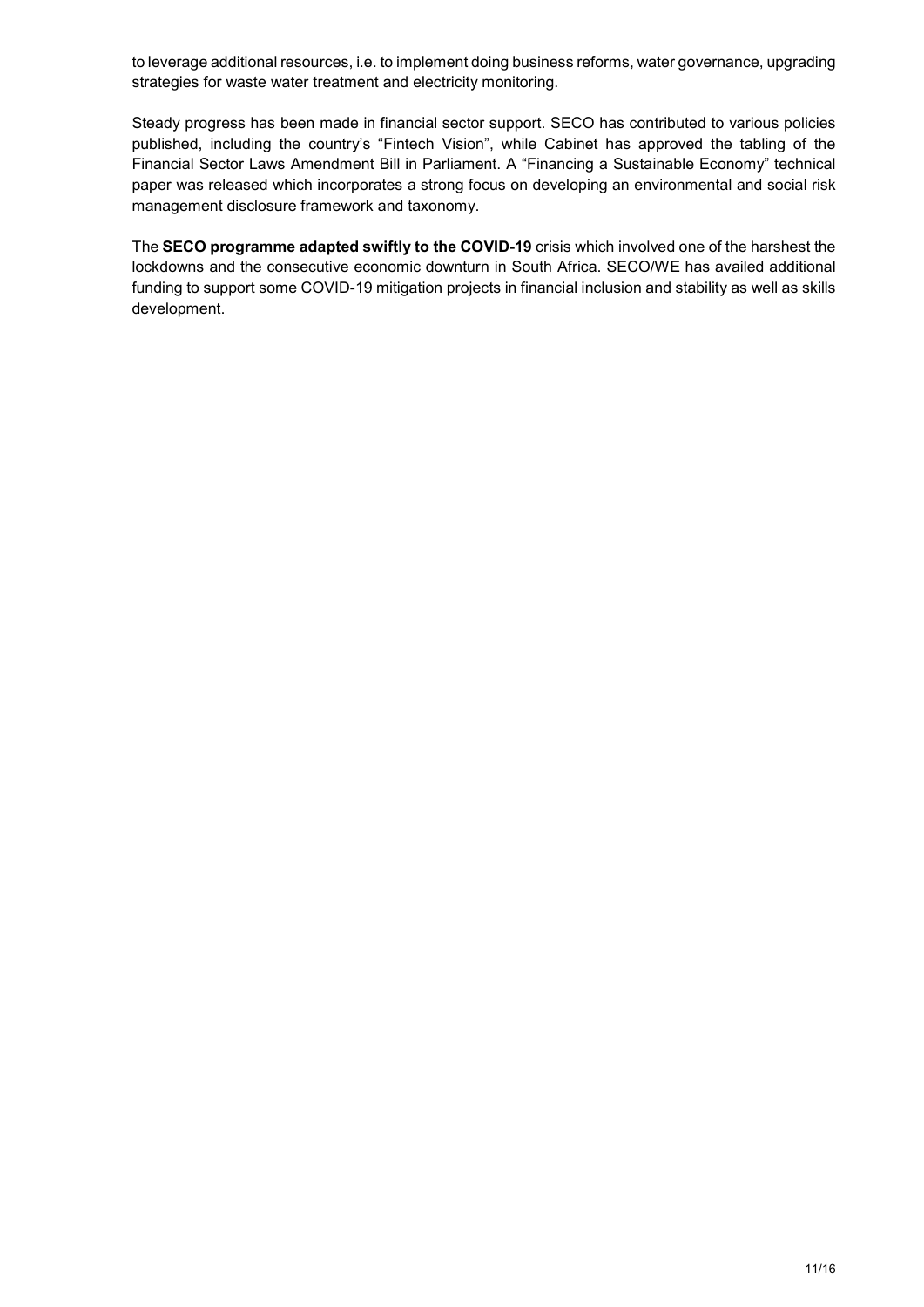## Annex 1: Structure of South African Economy

#### GDP Percentage by Industry 9

|                             | $2015^{10}$ | 2020  |
|-----------------------------|-------------|-------|
| <b>Distribution of GDP</b>  |             |       |
|                             |             |       |
| <b>Primary sector</b>       | 0.2%        | 0.5%  |
| <b>Manufacturing sector</b> | 0.3%        | 16.9% |
| <b>Services</b>             | 1.7%        | 3.3%  |
| - of which public services  | 0.9%        | 0.7%  |

#### Percentage of Employees by Industry<sup>11</sup>

| Rank           | <b>Sectors</b>                      | 2020 |
|----------------|-------------------------------------|------|
| $\mathbf{1}$   | Community and social services       | 23.6 |
| $\overline{2}$ | Trade (Retail & Wholesale)          | 20.4 |
| 3              | Finance and other business services | 15.5 |
| $\overline{4}$ | Manufacturing                       | 9.9  |
| 5              | Construction                        | 8.0  |
| $6\phantom{1}$ | Private households                  | 7.8  |
| $\overline{7}$ | Transport                           | 6.3  |
| 8              | Agriculture                         | 5.4  |
| 9              | Mining                              | 2.8  |
| 10             | <b>Utilities</b>                    | 2.6  |
| 11             | Other <sup>12</sup>                 | 0.7  |

 9 Statistics South Africa: http://www.statssa.gov.za/publications/P0441/P04414thQuarter2020.pdf (current prices)

<sup>&</sup>lt;sup>10</sup> http://www.statssa.gov.za/publications/P0441/Press\_statement\_1\_4q\_2015.pdf

<sup>&</sup>lt;sup>11</sup> Statistics South Africa: http://www.statssa.gov.za/publications/P0211/P02114thQuarter2020.pdf

<sup>12</sup> Statistics South Africa: Figures of previous year not available.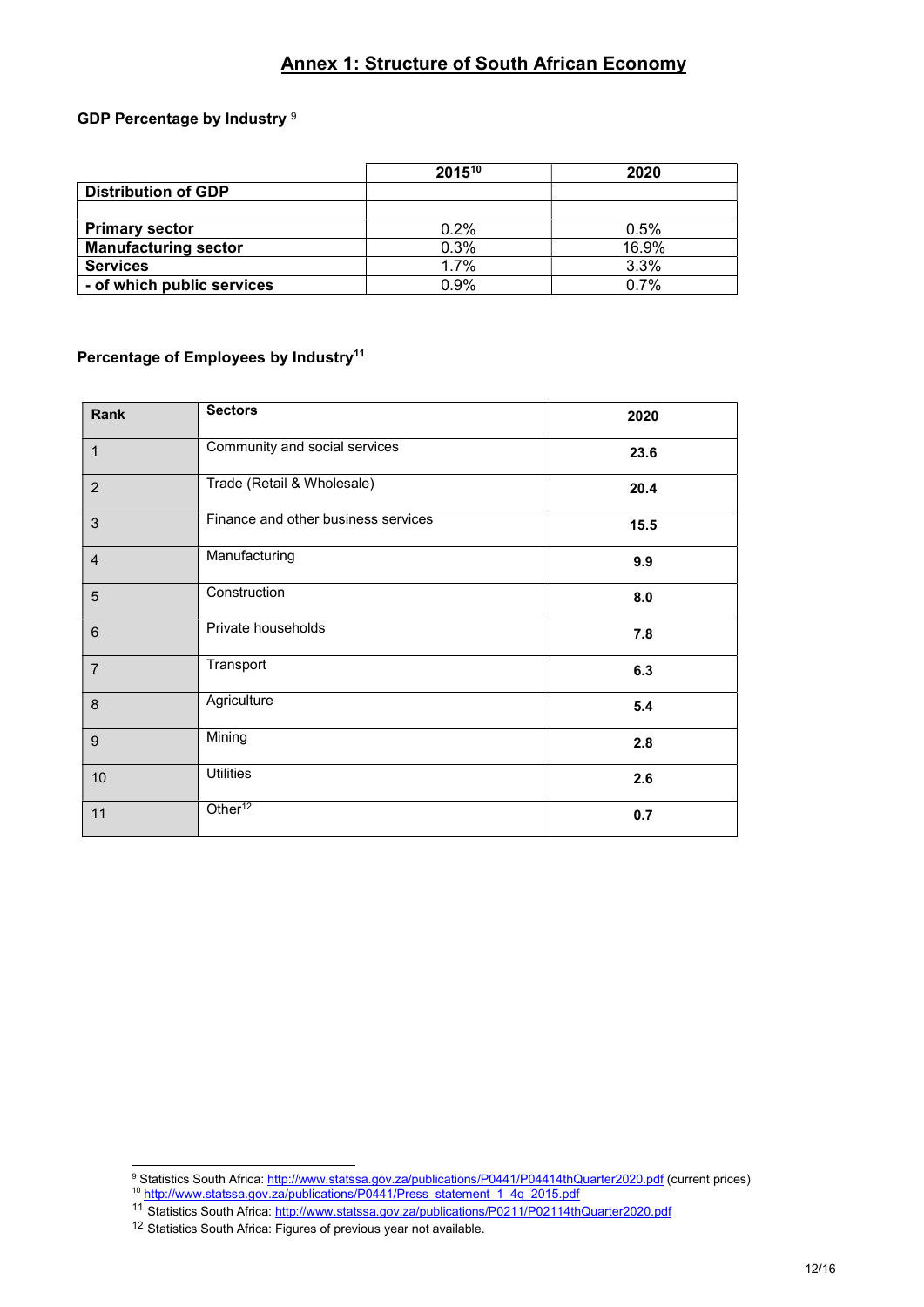|                                   | 2019   | 2020    | 2021    |
|-----------------------------------|--------|---------|---------|
| GDP Growth (%)                    | 0.2    | $-8.0$  | 3.0     |
| <b>GDP (USD Billions.)</b>        | 351    | 283     | 317     |
| GDP/Capita (USD)                  | 5'978  | 4'736   | 5'236   |
| Inflation Rate (%)                | 4.1    | 3.3     | 3.9     |
| Unemployment Rate (%)             | 28.7   | 37.0    | 36.5    |
| <b>Budget Balance (% of GDP)</b>  | $-6.3$ | $-14.0$ | $-11.1$ |
| <b>Public Debt</b> (% of GDP)     | 62.2   | 78.8    | 82.8    |
| <b>Current Account (% of GDP)</b> | $-3.0$ | $-1.6$  | $-1.8$  |

# Annex 2: Economic Indicators for South Africa<sup>13</sup>

= Estimate

<sup>-</sup>13 IMF, World Economic Outlook Database, October 2020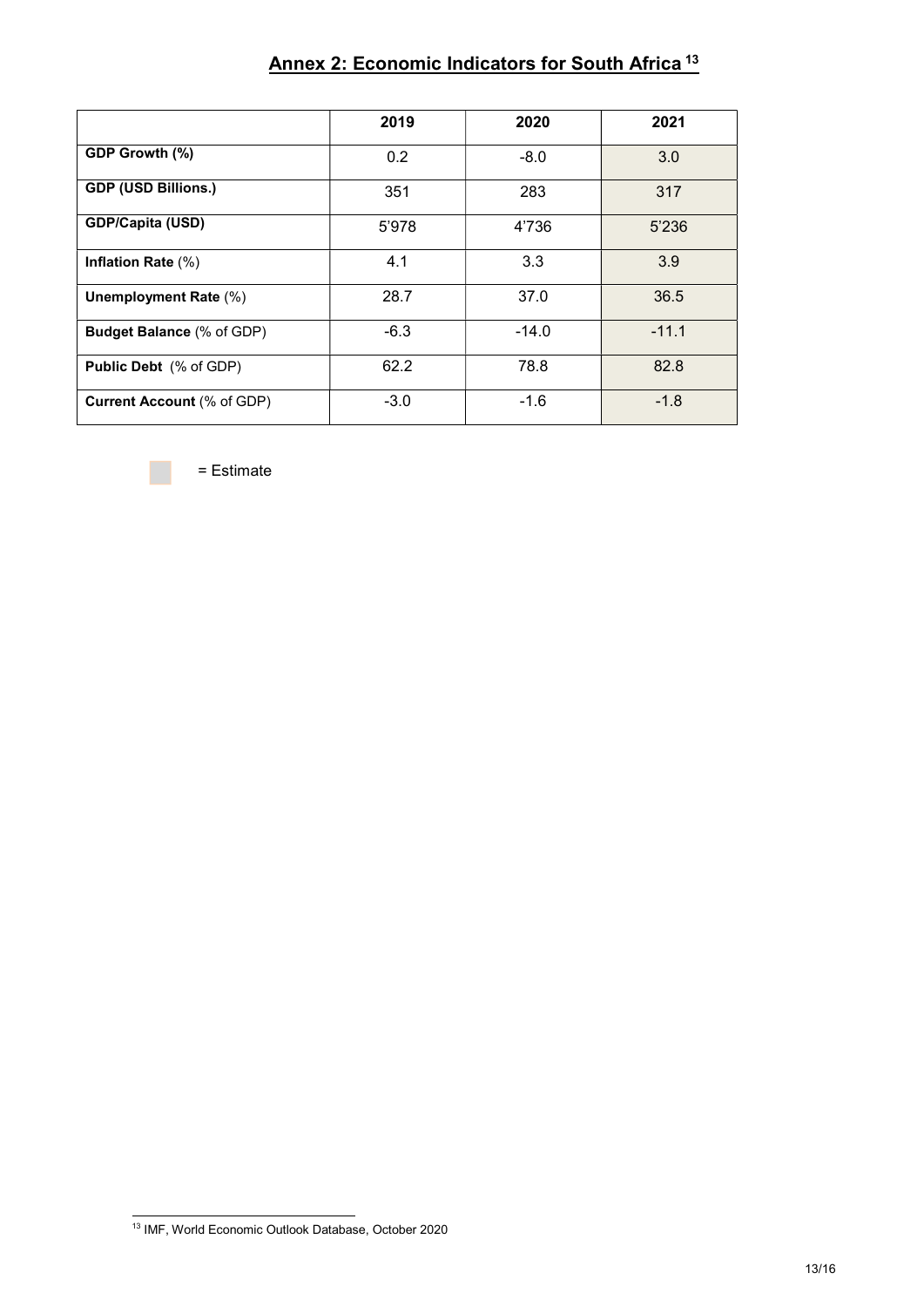# Annex 3: South Africa's Main Trade Partners 2020<sup>14</sup>

#### Percentage of Total Exports

| <b>Rank</b>    | <b>Country</b>                    | <b>Exports</b> | <b>Share</b> |
|----------------|-----------------------------------|----------------|--------------|
|                | China                             | 9'909          | 13           |
| $\overline{2}$ | <b>USA</b>                        | 7'164          | 9.3          |
| 3              | Germany                           | 7'074          | 8.3          |
| 4              | <b>United Kingdom</b>             | 4'225          | 5.5          |
| 5              | Japan                             | 3'816          | 4.9          |
| 6              | <b>Netherlands</b>                | 3'339          | 4.3          |
| 7              | <b>Botswana</b>                   | 3'292          | 4.3          |
| 8              | India                             | 3'164          | 4.2          |
| 9              | Mozambique                        | 3'084          | 4.0          |
| 10             | Namibia                           | 2'680          | 3.5          |
| 20             | Switzerland                       | 849            | $1.1$        |
|                | <b>Total Volume (in Mio. USD)</b> | 77'410         | 100%         |

## Percentage of Total Imports

| <b>Rank</b> | <b>Country</b>                    | <b>Imports</b> | <b>Share</b> |
|-------------|-----------------------------------|----------------|--------------|
|             | China                             | 15'132         | 21           |
| 2           | Germany                           | 6'665          | 9.3          |
| 3           | <b>USA</b>                        | 4'712          | 6.6          |
| 4           | India                             | 3'811          | 5.3          |
| 5           | Saudi Arabia                      | 2'853          | 4.0          |
| 6           | Nigeria                           | 2'327          | 3.2          |
| 7           | Thailand                          | 2'272          | 3.2          |
| 8           | Japan                             | 2'030          | 2.8          |
| 9           | Italy                             | 1'874          | 2.6          |
| 10          | <b>United Kingdom</b>             | 1'807          | 2.5          |
| 17          | Switzerland                       | 1'014          | 1.4          |
|             | <b>Total Volume (in Mio. USD)</b> | 72'129         | 100%         |

<sup>14</sup> IMF, Direction of Trade Statistics (DOTS), April 2021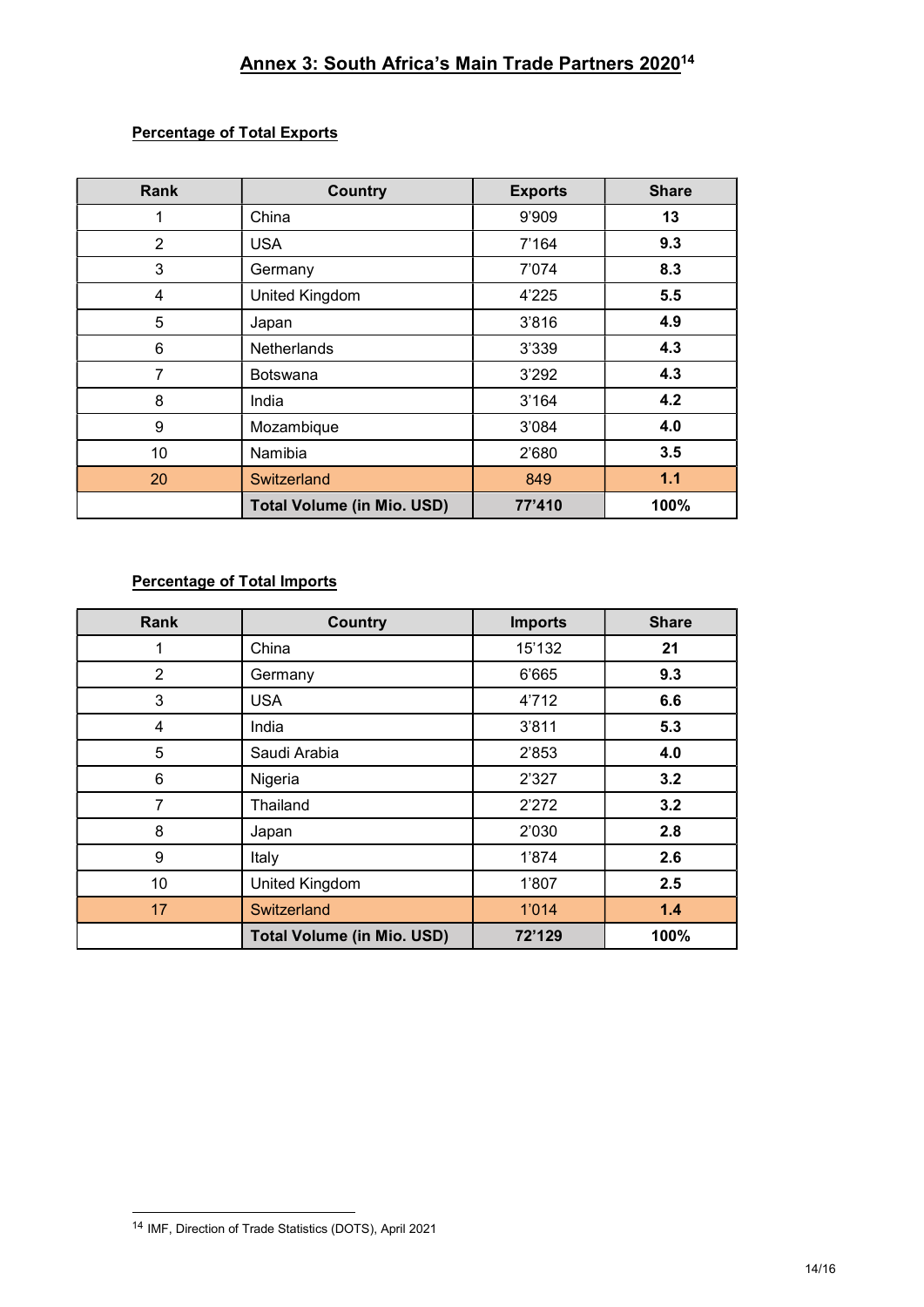\*) Since 01 January 2012, the Directorate General of Customs (Oberzolldirektion) of Switzerland has used the system of the country of origin and no longer the country of manufacture for its trade statistics. The change is based on the corresponding agreement between Switzerland and the EU. As a result, trade flows before and after 2012 cannot be compared directly.

|                | <b>Exports</b><br>(Mio.<br>CHF) | Change<br>(%)      | <b>Imports</b><br>(Mio. CHF) | Change<br>(% )   | <b>Balance</b><br>(Mio. CHF) | <b>Trade</b><br><b>Volume</b> |
|----------------|---------------------------------|--------------------|------------------------------|------------------|------------------------------|-------------------------------|
| 2013           | 750.0                           | 1.9                | 1'728.1                      | $-10.8$          | $-978.1$                     | 2'478.1                       |
| 2014           | 723.4                           | $-3.5$             | 2'175.2                      | 25.9             | $-1'451.8$                   | 2'898.6                       |
| 2015           | 675.6                           | $-6.6$             | 2'182.8                      | 0.3              | $-1'507.2$                   | 2'854.4                       |
| 2016           | 700.5                           | 3.7                | 1'117.0                      | $-48.8$          | $-416.5$                     | 1'817.5                       |
| 2017           | 729.4                           | 4.1                | 1'233.5                      | 10.4             | $-504.1$                     | 1'962.9                       |
| 2018           | 739.2<br>(738.5)                | 1.3<br>(1.6)       | 2'272.2<br>(300.7)           | 84.2<br>(16.2)   | $-1'533.0$<br>(437.8)        | 3'010.4<br>(1039.2)           |
| 2019<br>(Total | 673.4<br>(672.0)                | $-8.9$<br>$(-9.0)$ | 2'813.5<br>(277.9)           | 23.8<br>$(-7.6)$ | $-2'140$<br>(394.2)          | 3'486.8<br>(949.9)            |
| $1)^*$         |                                 |                    |                              |                  |                              |                               |
| 2020           | 369                             | $-29.4$            | 1'519                        | $-29.0$          | $-1'150$                     | 1'888                         |

## Trade Development (Total 2)<sup>15</sup>

\*) Total "economic outlook" (total 1): without gold in bars and other precious metals, coins, precious and gemstones, works of art and antiques.

#### Trade by Type of Goods (Total 2)

|                                            | 2019          | <b>Proportion</b> |
|--------------------------------------------|---------------|-------------------|
| <b>Imports</b>                             | (in Mio. CHF) | (in %)            |
| <b>Total</b>                               | 2'813.5       | 100%              |
| Precious Stones, precious Metals Jewellery | 2'533.1       | 90.0              |
| Gold                                       | 2'190.1       | 77.8              |
| Platinum                                   | 230.2         | 8.2               |
| <b>Diamonds</b>                            | 94.0          | 3.3               |
| Base Metals and Goods made thereof         | 71.83         | 3.2               |
| Raw Aluminium                              | 54.3          | 2.4               |
| <b>Agricultural Products</b>               | 63.6          | 2.3               |

| <b>Exports</b>                         | 2019          | <b>Proportion</b> |  |
|----------------------------------------|---------------|-------------------|--|
|                                        | (in Mio. CHF) | (in %)            |  |
| Total                                  | 673.4         | 100%              |  |
| Electrical and Non-electrical Machines | 108.6         | 16.1              |  |
| <b>Pharmaceutical Products</b>         | 181.6         | 27.0              |  |
| <b>Agricultural Products</b>           | 108.1         | 16.1              |  |
| Cigars                                 | 82.1          | 12.2              |  |
| <b>Optical and Medical Instruments</b> | 66.4          | 10.0              |  |
| <b>Watchmaking Goods</b>               | 48.5          | 7.2               |  |

<sup>15</sup> Federal Customs Administration FCA, total (total 2): with gold in bars and other precious metals, coins, precious and gemstones as well as works of art and antiques. The total 2 before 2012 does not contain gold, Silver and coins.